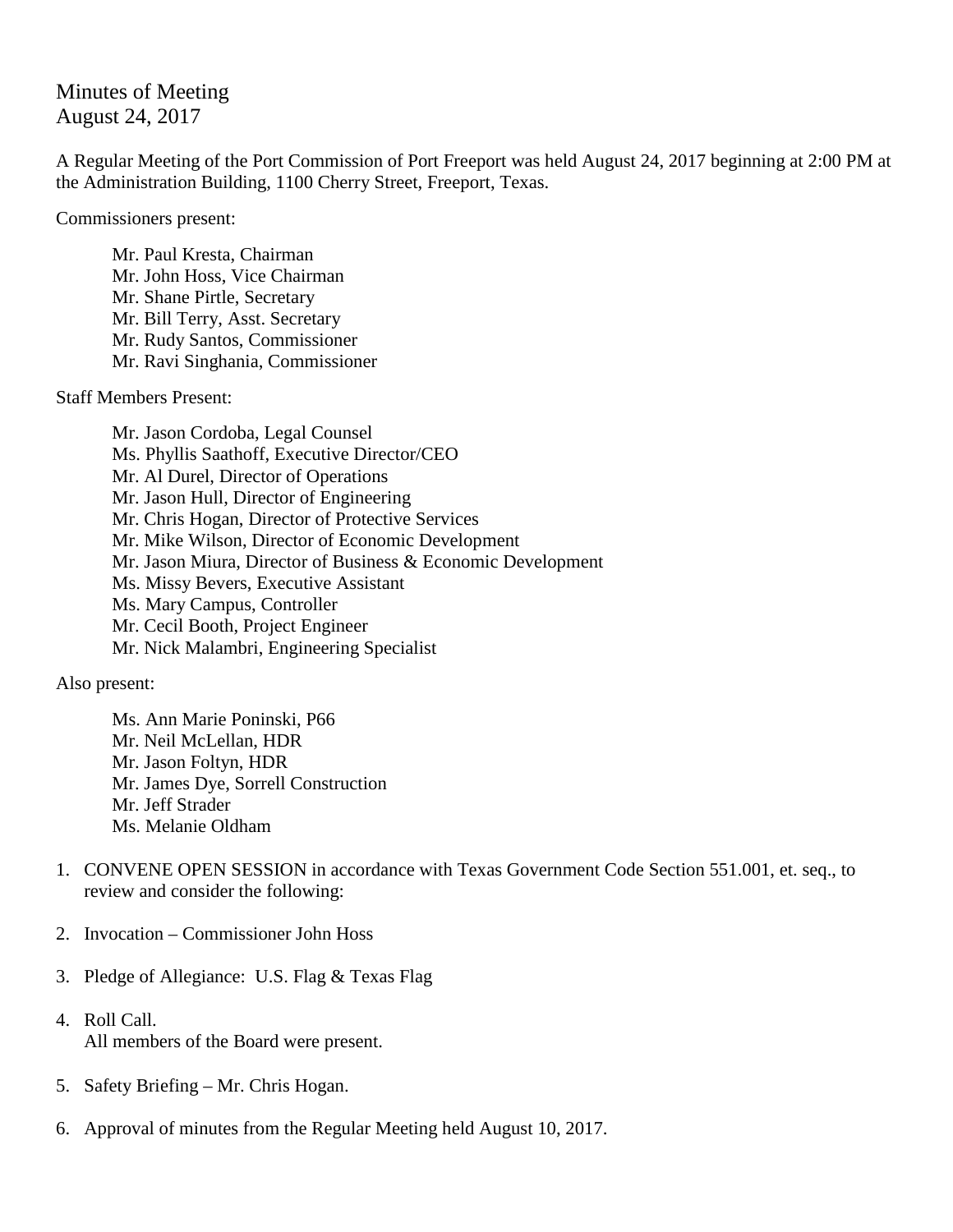This item was tabled.

7. Reports from Executive Staff:

Reports from the Executive Staff were tabled for this meeting.

- A. Receive report from Executive Director/CEO on activities and matters related to administrative affairs. Port tenant updates, USCOE, rail issues, AAPA Committees, leases, contracts, upcoming Port and civic events and other related administrative affairs.
- B. Receive report from Controller on monthly activity and matters related to financial results, investments, insurance, leases, real property matters and other related administrative affairs.
- C. Receive report from Director of Engineering on activities and matters related to Freeport Harbor Federal Channel, capital projects and other projects, Hydrographic Report and other related facility engineering matters.
- D. Receive report from Director of Operations on activities and matters related to operations, vessel activity, tonnage and other related port operation matters.
- E. Receive report from Director of Protective Services on matters related to safety meetings/injury report, security meetings, EMS update and other related safety, security and environmental matters.
- F. Receive report from Director of Business & Economic Development on activities and matters related to industry meetings and Port presentations, Port events, and other related trade development or community relation matters.
- 8. Receive report from Commissioners on matters related to:
	- A. August 8 Operations, Safety & Security Advisory Committee
	- B. August 10 Finance Advisory Committee
	- C. August 10 Strategic Advisory Committee
	- D. Meetings and conferences attended, Port presentations and other related Port Commission matters.

Reports from Commissioners were tabled for this meeting. Commissioner Hoss and Commissioner Pirtle noted the committee meetings scheduled for later in the afternoon will also be cancelled.

9. Public Comment

Mr. James Dye, Manager with Sorrell Construction addressed the Board regarding the dirt that was hauled out of the Port by mistake. Mr. Dye apologized for any misunderstanding caused, assured the Port the mistake will not happen again and accepted full responsibility for the action that took place.

10. Approval of financial reports presented for the period ending July 31, 2017.

Ms. Campus gave a brief financial presentation and update to the Commission.

A motion was made by Commissioner Singhania to approve the financial report as presented by staff. The motion was seconded by Commissioner Hoss with all Commissioners present voting in favor of the motion.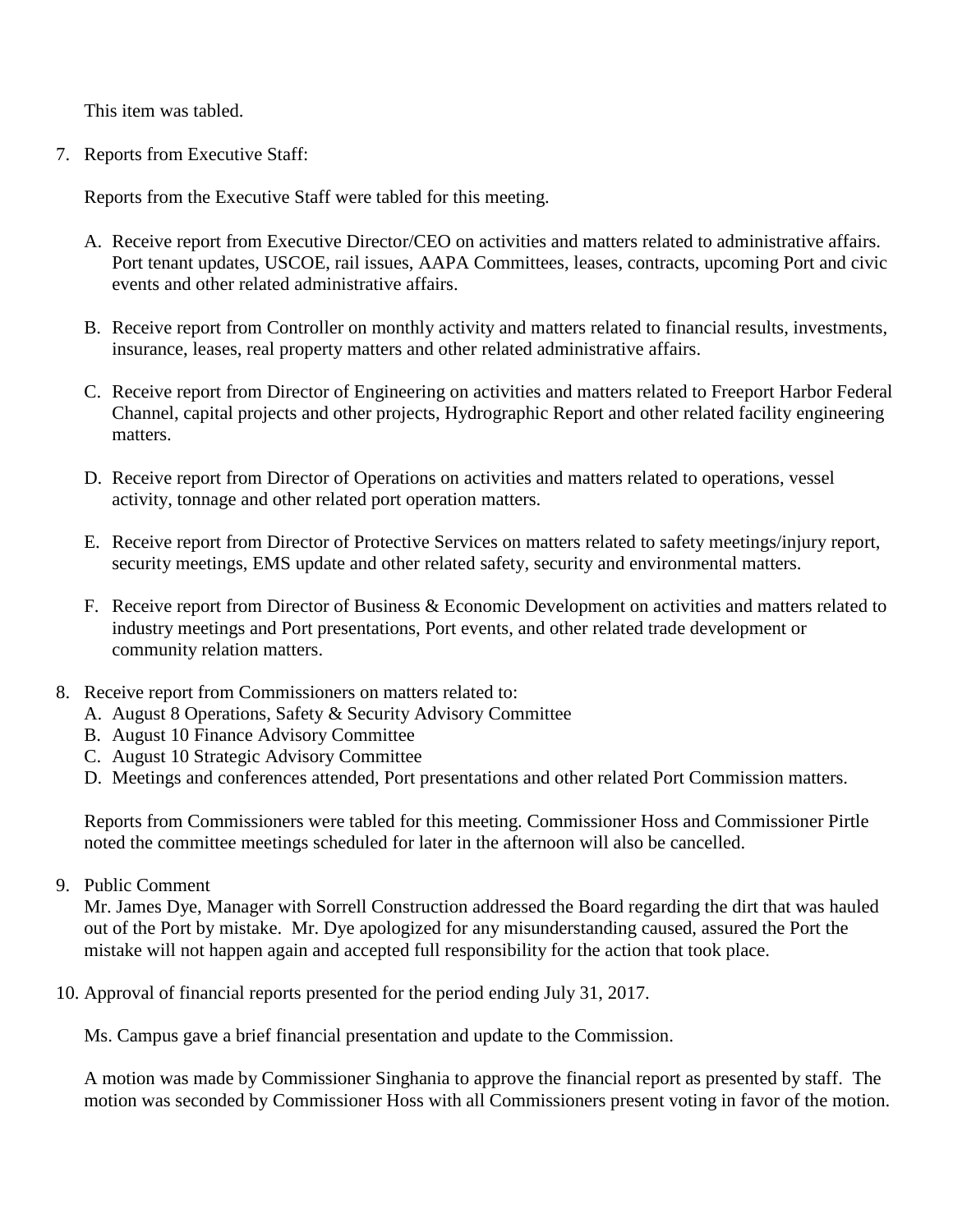11. Approval of a Form of Credentials appointing Phyllis Saathoff as delegate to the Annual Convention and Annual Meeting of the American Association of Port Authorities.

A motion was made by Commissioner Singhania to approve the form of credentials. The motion was seconded by Commissioner Terry with all Commissioners present voting in favor of the motion.

12. Approval of a contribution of \$60,577.00 to reimburse the Corps of Engineers for permit review of the Berths 8 and 9 drawings.

A motion was made by Commissioner Pirtle to approve the contribution. The motion was seconded by Commissioner Singhania with all Commissioners present voting in favor of the motion.

13. Discuss and consider the issuance of a Purchase Order to Jeff Strader in the amount not to exceed \$15,000 for extending a Professional Services Agreement for consulting services.

Ms. Saathoff stated the contract will be extended for an additional 60 days in the event additional financial consulting services are needed until the CFO position is filled.

A motion was made by Commissioner Terry to approve the purchase order. The motion was seconded by Commissioner Hoss with all Commissioners present voting in favor of the motion.

14. Approval of Amendment No. 2 to the Reimbursement Agreement between Brazoria County, Ft. Bend County, Port Freeport and Brazoria-Ft. Bend Rail District.

Mr. Miura stated the amendment is to contribute an additional \$50,000 for the Brazoria-Ft. Bend Rail District bringing the Port's total contribution over the last three years to \$150,000.00. The Agreement further states that once a private entity partners with the Rail District, all funds advanced by the sponsoring agencies will be reimbursed by the Rail District. Commissioner Hoss noted that both Brazoria and Fort Bend Counties have indicated that they will contribute additional funds this round but future funds may come to an end.

A motion was made by Commissioner Singhania approve the amendment. The motion was seconded by Commissioner Hoss with all Commissioners present voting in favor of the motion.

15. Discuss and consider appointment of representatives to the Board of Directors for the Brazoria-Fort Bend Rail District.

Mr. Miura stated his term as Director for the Rail District is coming to an end and needs to be extended if the Commission so chooses. Dan Croft will also need to be reappointed by the Commission. Ms. Saathoff stated it is her recommendation to reappoint Mr. Miura and Mr. Croft to serve as Director for the Rail District. Commissioners Singhania and Pirtle both commended Mr. Miura and Mr. Croft on their efforts and contributions to the Rail District.

A motion was made by Commissioner Singhania to approve the appointment of to the BFBRD Board of Directors. The motion was seconded by Commissioner Pirtle with all Commissioners present voting in favor of the motion.

16. Conduct workshop regarding Fiscal Year 2017/2018 Budget for Port Freeport.

This item was tabled.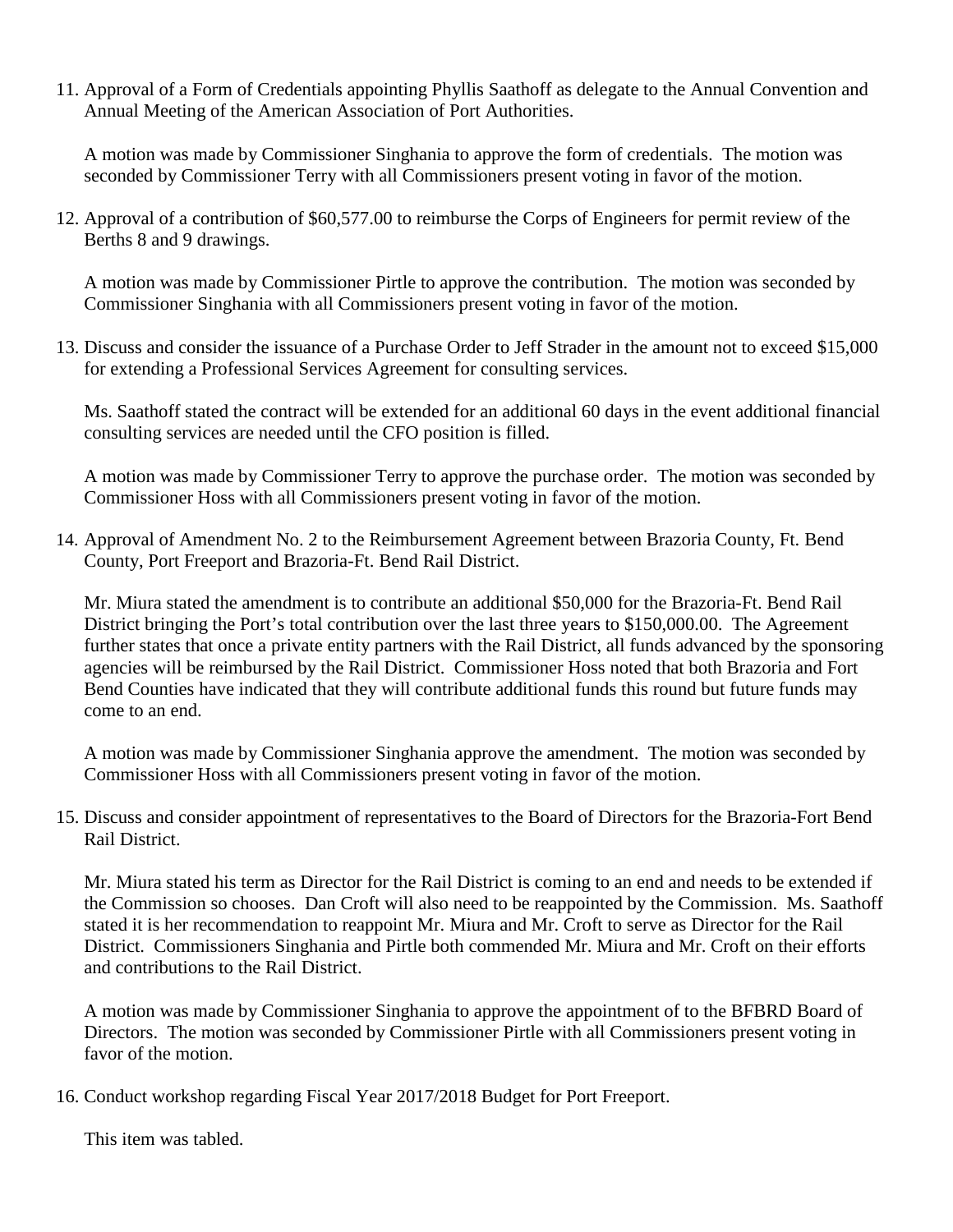At this time, Mr. Durel gave an update on the storm in the Gulf which is projected to make landfall around Corpus Christi late Friday night or early Saturday morning and is expected to be a Category 3 storm. Staff is getting the Port ready for the storm and the ship channel is currently closed. The section of the floodwall has been reinstalled, shore cranes are secured and the gantry cranes are being tied down. Mr. Hogan has been in contact with DHS, Coast Guard and the County. He stated everyone has really been pushing how much water to prepare for. As of the 12:00 p.m. phone call, twenty inches of rain is predicted from the storm with the surge and rivers backing up on top of that. Models show the Brazos and San Bernard Rivers reaching levels never seen before. The next phone call/update will be at 5:00 p.m. Mr. Miura added that a red box has been added to the Port Freeport website home page for updates regarding the channel, gates, etc. A link has also been included to the National Weather Service. Mr. Hogan added that should a mandatory evacuation be issued for the area, Port Commission badges should allow access back in however, access forms are available if needed or wanted.

- 17. EXECUTIVE SESSION in accordance with Subchapter D of the Open Meetings Act, Texas Government Code Section 551.001, et. seq., to review and consider the following:
	- A. Under authority of Section 551.072 (deliberation of real property) for discussion regarding:
		- 1. Discussion regarding the terms and conditions of a Lease Agreement between Port Freeport and Gulf Stream Marine.
		- 2. The potential exchange, lease, or value of real property located at Port Freeport, including but not limited to Parcels 7, 8, 10, 26, and 37.
		- 3. The potential purchase, exchange, lease or value of real property located at Port Freeport, including but not limited to the real property located at and contiguous to Berths 1, 2, 5 and 7.
		- 4. Discussion regarding the potential exchange, lease or value of real property located in Freeport, Texas, including but not limited to the area known as the East End of Freeport and bordered by the following streets: FM 1495; East 2<sup>nd</sup> Street; Terminal Street and East 8<sup>th</sup> Street in Freeport, Texas.
		- 5. The potential exchange, lease, or value of real property located at Port Freeport, including but not limited to Parcels 4, 5, 6, 9, 14, 19, 27, 31, 34, and 38.
	- B. Under authority of Section 551.074 (deliberation of personnel matters) for discussion regarding:
		- 1. Discussion regarding the goals and performance of the Executive Director/CEO.

## 18. RECONVENE OPEN SESSION to review and consider the following:

19. Approval of a Lease Agreement between Port Freeport and Gulf Stream Marine.

Mr. Miura stated Gulf Stream Marine wants to lease the 7.14 acres within the ARI rail loop on Velasco Terminal. They will pay a monthly lease rate and offer a minimum annual guarantee of cargo throughput. It is staff's recommendation to approve a lease agreement with Gulf Stream Marine.

A motion was made by Commissioner Singhania to approve the lease agreement as recommended by staff. The motion was seconded by Commissioner Santos with all Commissioners present voting in favor of the motion.